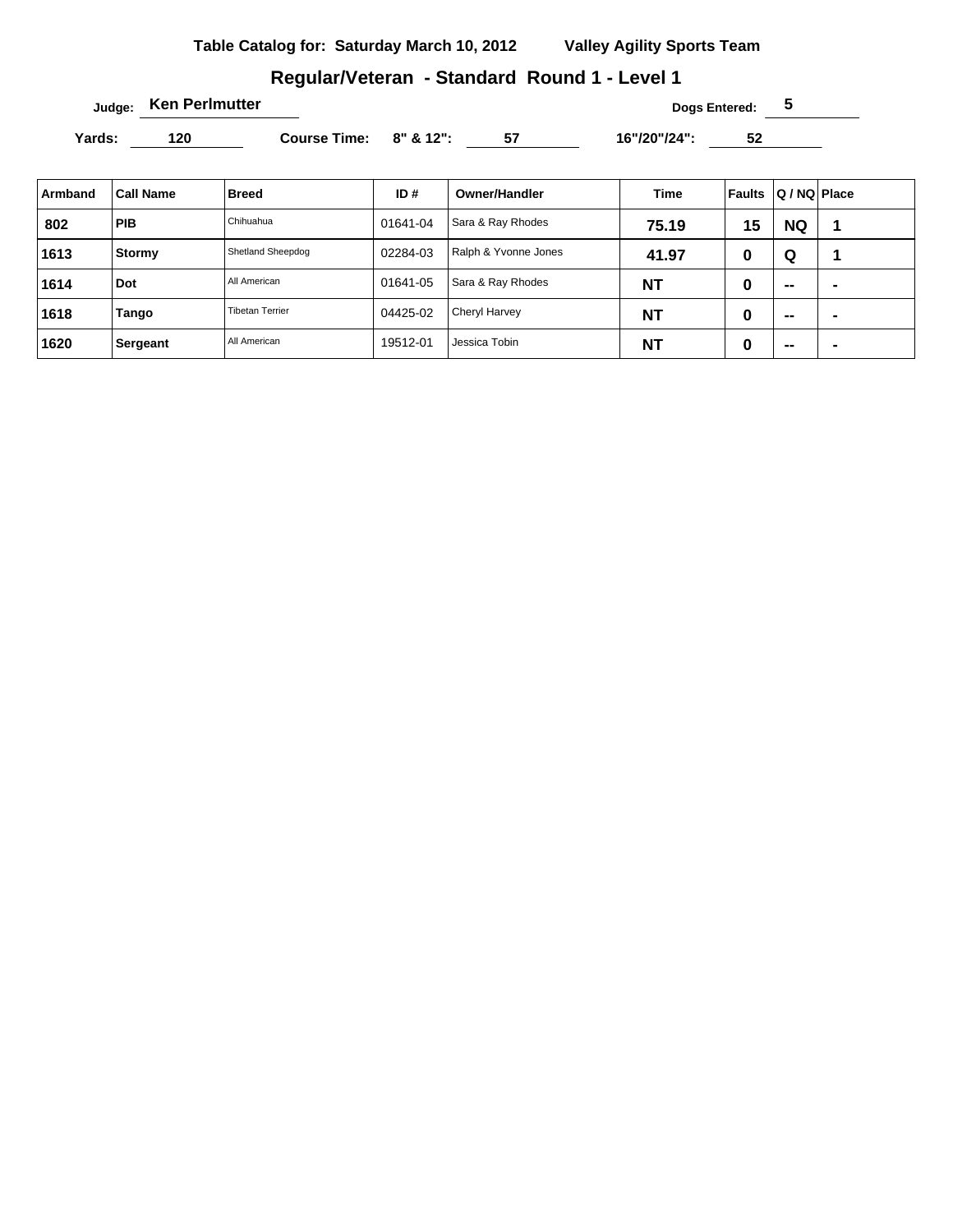# **Regular/Veteran - Standard Round 1 - Level 2**

**Judge: Ken Perlmutter Construction Construction Construction Construction Construction Construction Construction Construction Construction Construction Construction Construction Construction Construction Construction** 

Yards: 128 **Course Time: 8" & 12":** 60 16"/20"/24": 55

| Armband | <b>Call Name</b>  | <b>Breed</b>           | ID#      | <b>Owner/Handler</b>       | Time      | <b>Faults</b> | Q / NQ   Place           |              |
|---------|-------------------|------------------------|----------|----------------------------|-----------|---------------|--------------------------|--------------|
| 806     | Fonzie            | Papillon               | 02179-03 | Marti Fuguay               | 24.24     | 0             | Q                        | 1            |
| 807     | Ruby              | Welsh Corgi (Pembroke) | 07900-02 | Nancy Rico                 | 30.87     | 0             | Q                        | $\mathbf{2}$ |
| 1604    | <b>Drummer</b>    | Shetland Sheepdog      | 16496-02 | Penny Larson               | 37.72     | 0             | Q                        | 1            |
| 1608    | Skye              | <b>Border Collie</b>   | 02137-03 | Suzanne & Michael Andersen | 59.97     | 4             | Q                        | $\mathbf{2}$ |
| 1611    | <b>Dusty</b>      | Shetland Sheepdog      | 12971-02 | Gail & Darrell Gomes       | 43.69     | 20            | <b>NQ</b>                | 3            |
| 1612    | <b>Colton</b>     | Australian Shepherd    | 18519-01 | Laura Noret                | 86.02     | 36            | <b>NQ</b>                | 4            |
| 2002    | Kermit            | Shetland Sheepdog      | 01874-08 | Dorris Wiglesworth         | 60.16     | 15            | <b>NQ</b>                | $\mathbf{2}$ |
| 2012 H  | <b>Miss Molly</b> | <b>Border Collie</b>   | 10830-02 | Lisa Bradford              | 50.31     | 10            | <b>NQ</b>                | 1            |
| 2013    | Raizzin           | Collie (Rough)         | 02284-02 | Ralph & Yvonne Jones       | 34.64     | 30            | <b>NQ</b>                | 3            |
| 2402    | Mac               | <b>Border Collie</b>   | 01951-05 | Mary Van Wormer            | <b>NT</b> | 0             | $\overline{\phantom{a}}$ |              |

# **Enthusiast - Standard Round 1 - Level 2**

|        | Judge: Ken Perlmutter |                        |    | Dogs Entered: |    |
|--------|-----------------------|------------------------|----|---------------|----|
| Yards: | 128                   | Course Time: 8" & 12": | 65 | 16"/20"/24":  | 60 |

| ∣ Armband | <b>Call Name</b> | Breed                | ID#      | <b>Owner/Handler</b>       | <b>Time</b> | <b>Faults</b> | Q / NQ Place |  |
|-----------|------------------|----------------------|----------|----------------------------|-------------|---------------|--------------|--|
| $1621$ T  | Banjo            | <b>Border Collie</b> | 19160-01 | <sup>1</sup> Sandra Hollev | 60.85       | 1 F<br>N      | <b>NC</b>    |  |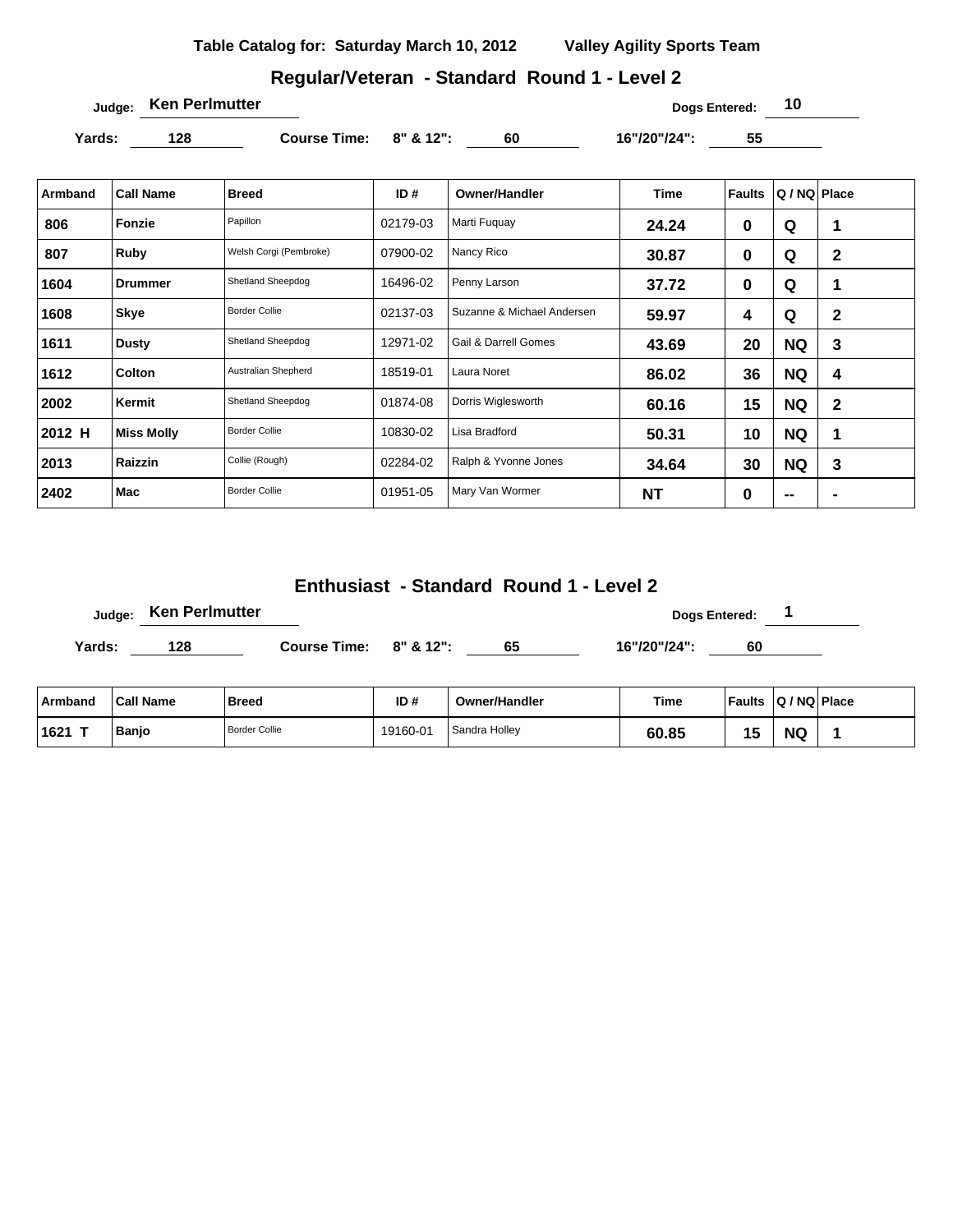## **Regular/Veteran - Standard Round 1 - Level 3**

**Judge: Ken Perlmutter 11** 

Yards: 157 **Course Time: 8" & 12":** 71 16"/20"/24": 61

| Armband | <b>Call Name</b> | <b>Breed</b>           | ID#      | <b>Owner/Handler</b>     | <b>Time</b>   | <b>Faults</b>  | Q / NQ   Place           |                |
|---------|------------------|------------------------|----------|--------------------------|---------------|----------------|--------------------------|----------------|
| 808     | Weezer           | Corgi                  | 01951-04 | Mary Van Wormer          | 44.31         | 10             | Q                        | $\mathbf 2$    |
| 811     | William          | Welsh Corgi (Pembroke) | 02167-02 | <b>Nell Davis</b>        | 48.22         | $5\phantom{1}$ | Q                        | $\mathbf 1$    |
| 1208    | <b>Bodee</b>     | Poodle (Miniature)     | 02179-02 | Marti Fuguay             | 34.62         | 5              | Q                        | 1              |
| 2007    | Paige            | McNab                  | 14401-03 | <b>Beth Miller</b>       | 33.70         | $\bf{0}$       | Q                        | $\mathbf 1$    |
| 2008    | <b>Mimi</b>      | Australian Shepherd    | 17364-02 | Lorraine Cirinelli       | 38.89         | $\mathbf 0$    | Q                        | $\mathbf 2$    |
| 2010    | Elsa             | Poodle (Standard)      | 18270-01 | Erin McCluskey           | 64.20         | 8              | Q                        | 4              |
| 2017    | Zoe              | Australian Shepherd    | 06301-02 | Pamela Jo Anderson       | <b>ABSENT</b> | 0              | $\overline{\phantom{a}}$ | $\blacksquare$ |
| 2022 V  | Will             | Australian Shepherd    | 17364-01 | Lorraine Cirinelli       | 33.11         | 15             | <b>NQ</b>                |                |
| 2029 V  | <b>Justice</b>   | <b>Border Collie</b>   | 15062-01 | Deirdre McGrath          | 49.58         | $5\phantom{1}$ | Q                        | 3              |
| 2401    | <b>Bess</b>      | <b>Border Collie</b>   | 09650-02 | Gailanne Molver          | 46.62         | 10             | Q                        | 1              |
| 2406 V  | Fritz            | <b>Giant Schnauzer</b> | 06063-01 | Jennifer & Paul Mangelos | 53.43         | 10             | <b>NQ</b>                | $\mathbf{2}$   |

# **Enthusiast - Standard Round 1 - Level 3**

|         | <b>Ken Perlmutter</b><br>Judge: |                              |     |                      | <b>Dogs Entered:</b> |                         |  |
|---------|---------------------------------|------------------------------|-----|----------------------|----------------------|-------------------------|--|
| Yards:  | 157                             | Course Time: $8''$ & $12"$ : |     | 76                   | 16"/20"/24":         | 66                      |  |
| Armband | <b>Call Name</b>                | Breed                        | ID# | <b>Owner/Handler</b> | Time                 | Faults   Q / NQ   Place |  |

**2404 T Snitch** Saint Bernard 15394-01 Jann Hayes **60.79 10 NQ 1**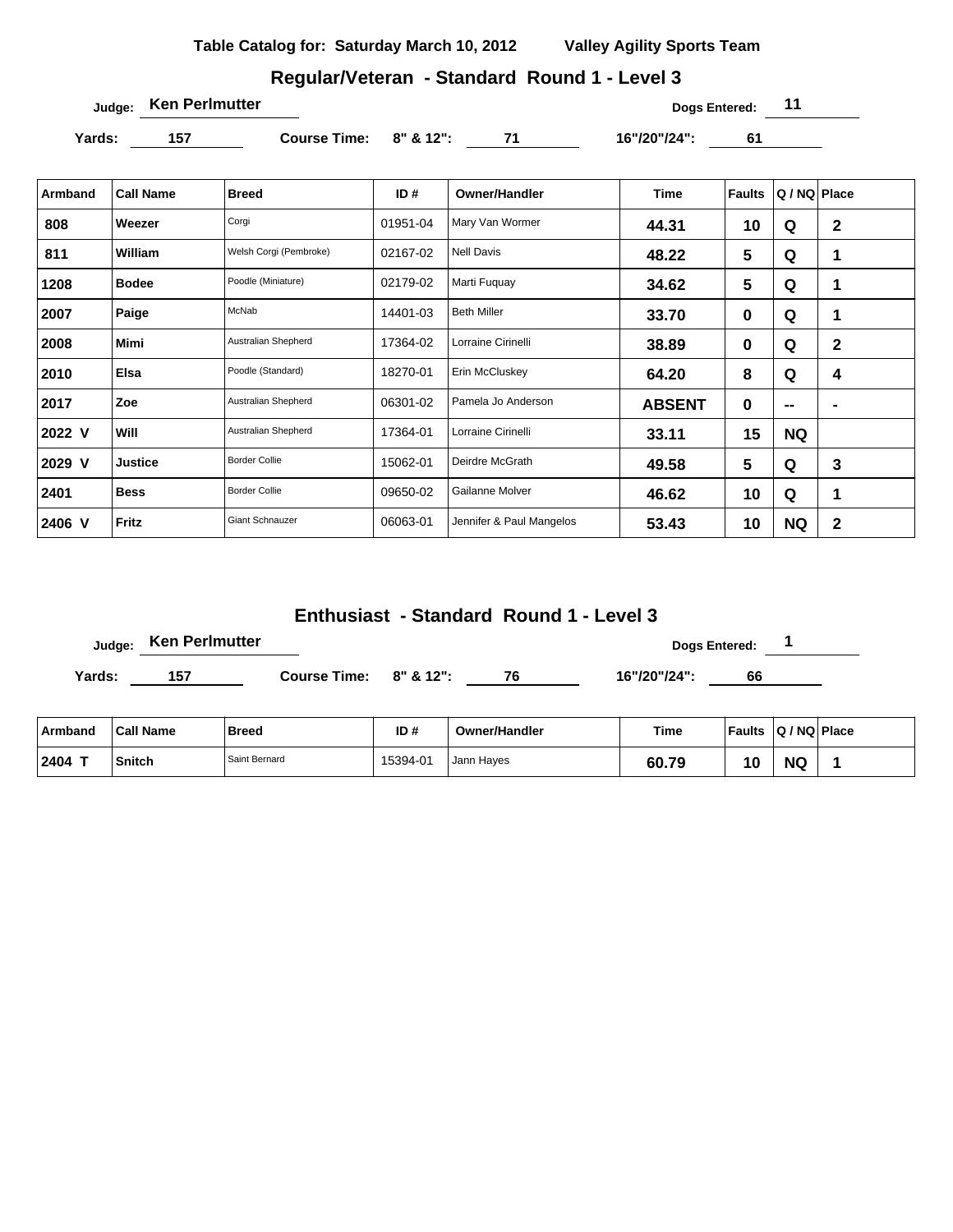### **Regular/Veteran - Standard Round 1 - Level 4**

**Yards: 165 Course Time: 8" & 12": 68 16"/20"/24": 58** 

| Armband | <b>Call Name</b> | <b>Breed</b>            | ID#      | <b>Owner/Handler</b> | <b>Time</b> | Faults | Q / NQ   Place |   |
|---------|------------------|-------------------------|----------|----------------------|-------------|--------|----------------|---|
| 1602    | Zuma             | Australian Shepherd     | 01874-06 | Dorris Wiglesworth   | 77.44       | 34     | <b>NQ</b>      | 4 |
| 1603    | <b>Nick</b>      | Shetland Sheepdog       | 16496-01 | Penny Larson         | 50.49       | 10     | <b>NQ</b>      | 2 |
| 1605    | Gemma            | <b>English Shepherd</b> | 15027-02 | Toni Duralski        | 42.68       | 0      | Q              | ٠ |
| 1606    | <b>Montana</b>   | Shetland Sheepdog       | 07990-03 | Gladys Pedigo        | 45.05       | 20     | <b>NQ</b>      | 3 |
| 1617    | Calli            | Australian Shepherd     | 17392-01 | Linda Groesbeck      | <b>NT</b>   | 0      | $\sim$         | - |
| 2006    | Quik             | <b>Border Collie</b>    | 01922-03 | Carlene Chandler     | 36.46       | 5      | Q              |   |

#### **Enthusiast - Standard Round 1 - Level 4**

**Judge:** Ken Perlmutter **and the Contract Enterprise Server All 2009** Dogs Entered: 1 Yards: 165 **Course Time: 8" & 12":** 73 16"/20"/24": 63

| ∣ Armband | <b>Call Name</b> | <b>Breed</b> | ID#      | <b>Owner/Handler</b>          | Time  | Faults Q / NQ Place |  |
|-----------|------------------|--------------|----------|-------------------------------|-------|---------------------|--|
| 810 1     | Mia              | Chihuahua    | 04420-02 | <sup>I</sup> Veronica Adrover | 67.01 |                     |  |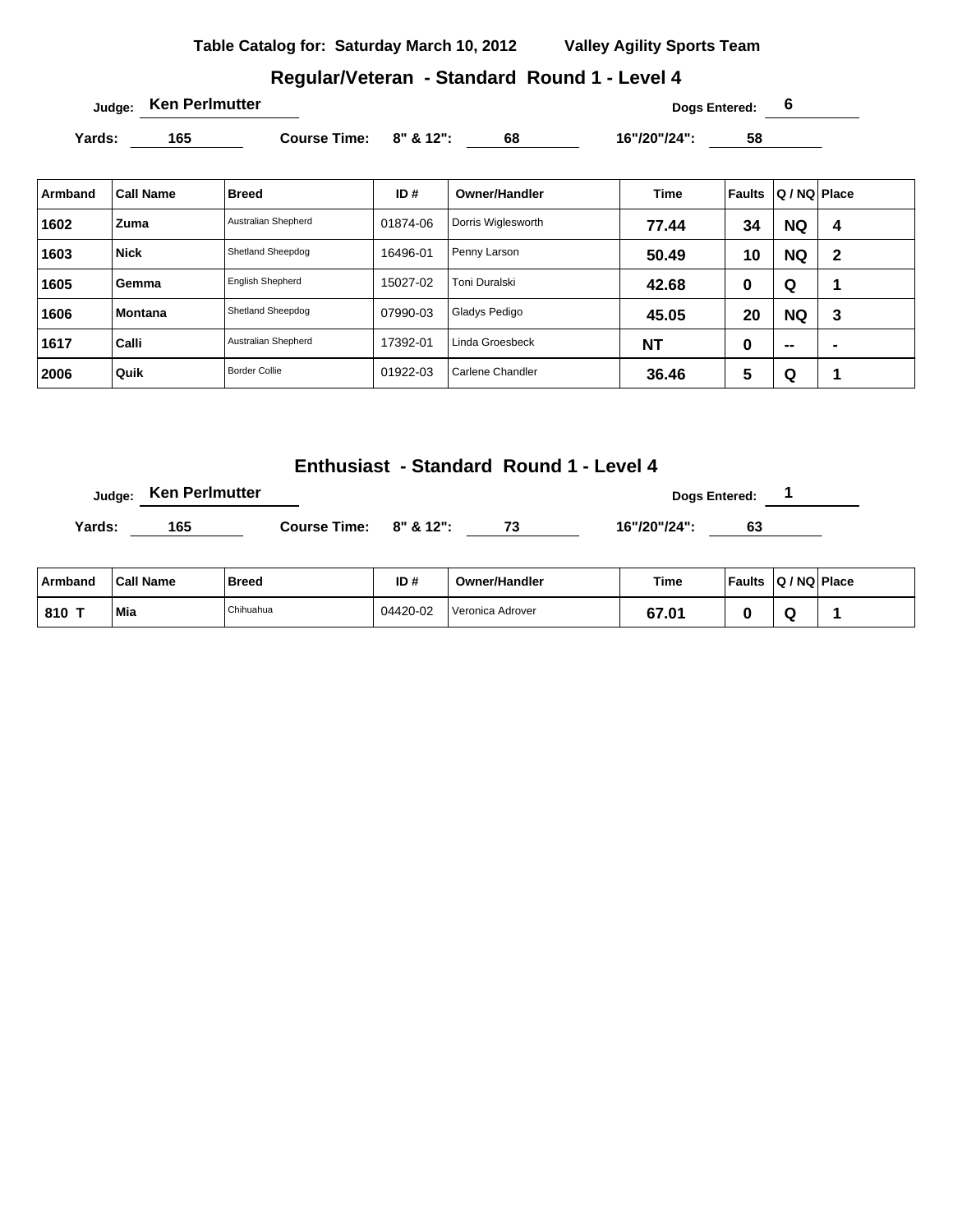# **Regular/Veteran - Standard Round 1 - Level 5**

**Judge: Ken Perlmutter Dogs Entered: 7** 

Yards: 165 **Course Time: 8" & 12":** 68 16"/20"/24": 58

| Armband | <b>Call Name</b> | <b>Breed</b>         | ID#      | Owner/Handler                 | <b>Time</b> | Faults | Q / NQ   Place |              |
|---------|------------------|----------------------|----------|-------------------------------|-------------|--------|----------------|--------------|
| 805     | <b>Poppy</b>     | All American         | 06928-04 | Lisa White                    | 47.10       | 0      | Q              |              |
| 1601    | Reva             | Australian Shepherd  | 05925-04 | <b>Cherie Gessford</b>        | 57.60       | 30     | <b>NQ</b>      | $\mathbf{2}$ |
| 1610    | Indy             | Poodle (Standard)    | 02319-03 | Monika Knutson                | 44.97       | 15     | <b>NQ</b>      | 1            |
| 2011    | <b>Gypsy</b>     | All American         | 15077-01 | Karen Stark                   | 51.82       | 0      | Q              | $\mathbf{2}$ |
| 2024 V  | Darby            | Labrador Retriever   | 03303-01 | Debbie McVay                  | 54.78       | 20     | <b>NQ</b>      | 3            |
| 2025 V  | Riley            | All American         | 08848-01 | Denice Sawatzky/H:Ralph Jones | 40.85       | 0      | Q              | 4            |
| 2403    | <b>Bette</b>     | <b>Border Collie</b> | 01951-03 | Mary Van Wormer               | 34.84       | 5      | <b>NQ</b>      | 1            |

**Enthusiast - Standard Round 1 - Level 5**

|        | Judge: Ken Perlmutter |                        |  |              | Dogs Entered: |  |
|--------|-----------------------|------------------------|--|--------------|---------------|--|
| Yards: | 165                   | Course Time: 8" & 12": |  | 16"/20"/24": | 63            |  |

| <b>Armband</b> | <b>Call Name</b> | Breed            | ID#      | <b>Owner/Handler</b> | Time  | <b>Faults</b> | Q / NQ   Place |  |
|----------------|------------------|------------------|----------|----------------------|-------|---------------|----------------|--|
| 2028           | Tally            | Belgian Tervuren | 02333-02 | Nancy Smith          | 64.82 |               |                |  |